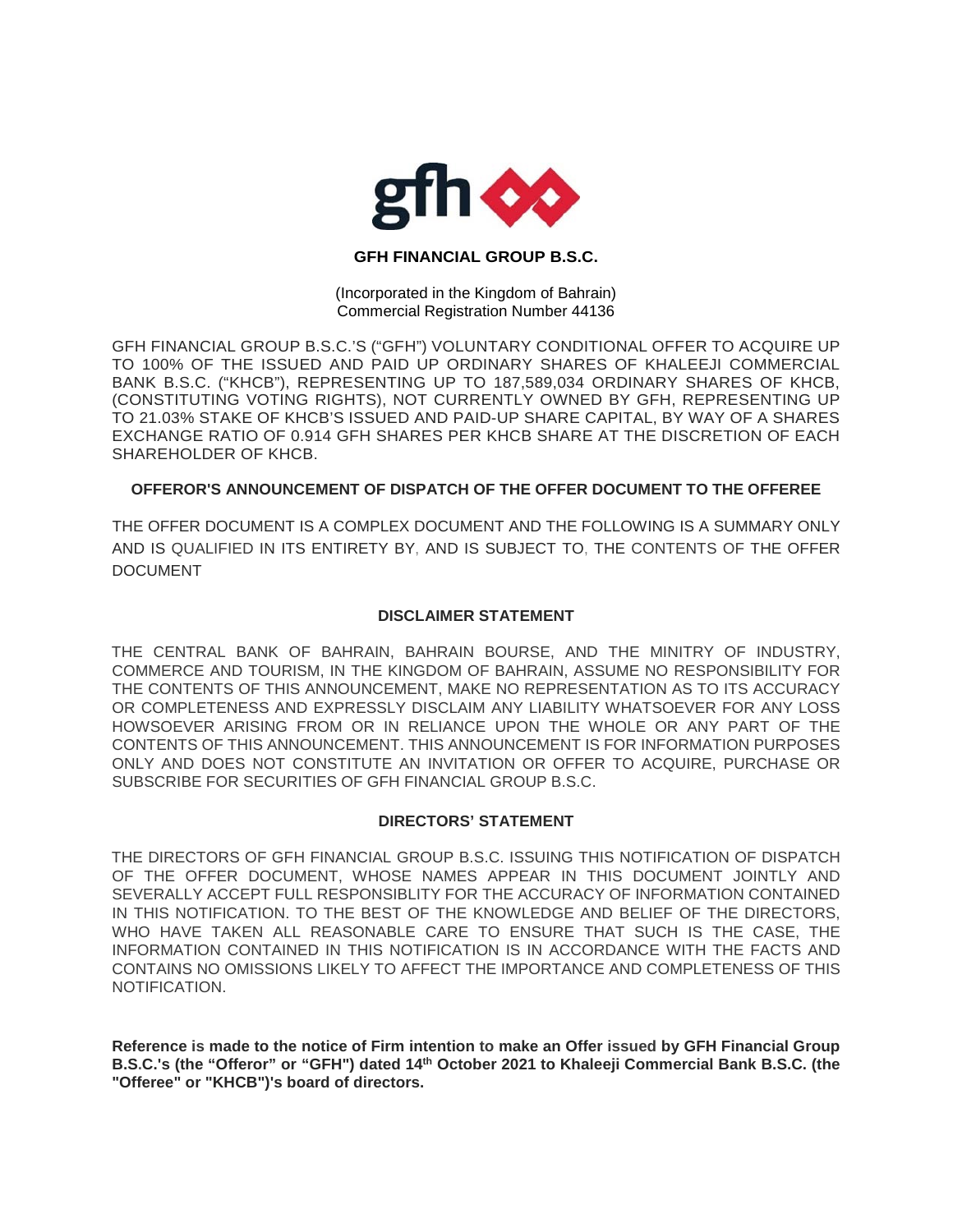

**The Offer** GFH's voluntary conditional offer to acquire up to 100% of the issued and paid up ordinary shares of KHCB, representing up to 187,589,034 ordinary shares of KHCB (constituting voting rights), not currently owned by GFH, representing up to 21.03% stake of KHCB's issued and paid-up share capital, by way of a shares exchange ratio of 0.914 GFH shares per KHCB share at the discretion of each shareholder of KHCB and subject to satisfaction or waiver by GFH of the Conditions Precedent, where applicable (the "Offer'').

**Dispatch of the Offer Document** GFH dispatched the Offer Document to the board of directors of KHCB on Thursday 4th November 2021

> **Pursuant to TMA-2.7.7 of the Central Bank of Bahrain ("CBB") Rulebook, Volume 6, Takeovers, Mergers and Acquisitions Module ("TMA"), the offer document, the Offeree board circular and the Acceptance and Transfer Form must be sent to the Offeree's shareholders by, or on behalf of, the Offeree within 21 calendar days of the date of receipt of the offer document by the Offeree.**

**The Offeror** GFH Financial Group B.S.C. Bahrain Financial Harbour, East Tower, 29th Floor Road 4626, Block 346 Manama, Sea Front P.O. Box 10006 Manama, Kingdom of Bahrain Tel: (973) 1753 8538 Fax: (973) 1754 0006

> GFH is registered with the Ministry of Industry, Commerce and Tourism ("MOICT") with commercial registration number 44136 as a public Bahraini shareholding company. It is licensed and regulated by the CBB as an Islamic wholesale bank. GFH has an issued and paid-up capital of USD 1,000,637,366.96 made up of 3,775,990,064 shares of USD 0.265 each. Its securities are listed on the Bahrain Bourse, Boursa Kuwait and Dubai Financial Market.

**The Offeree** Khaleeji Commercial Bank B.S.C. Bahrain Financial Harbour, East Tower PO Box 60002 Manama Kingdom of Bahrain Tel: (973) 1754 0054 Fax: (973) 1710 0017

> KHCB is registered with the MOICT with commercial registration number 55133 as a public Bahraini shareholding company. KHCB has an issued and paid-up capital of BHD 89,211,948 made up of 892,119,480 shares of 100 fils each. It is licensed and regulated by the CBB as an Islamic retail bank. Its securities are listed on the Bahrain Bourse.

**Details securities for which the offer is made** Up to 187,589,034 ordinary shares of KHCB (constituting voting rights), not currently owned by GFH, representing up to 21.03% stake of KHCB's issued and paid-up share capital ("KHCB Shares").

2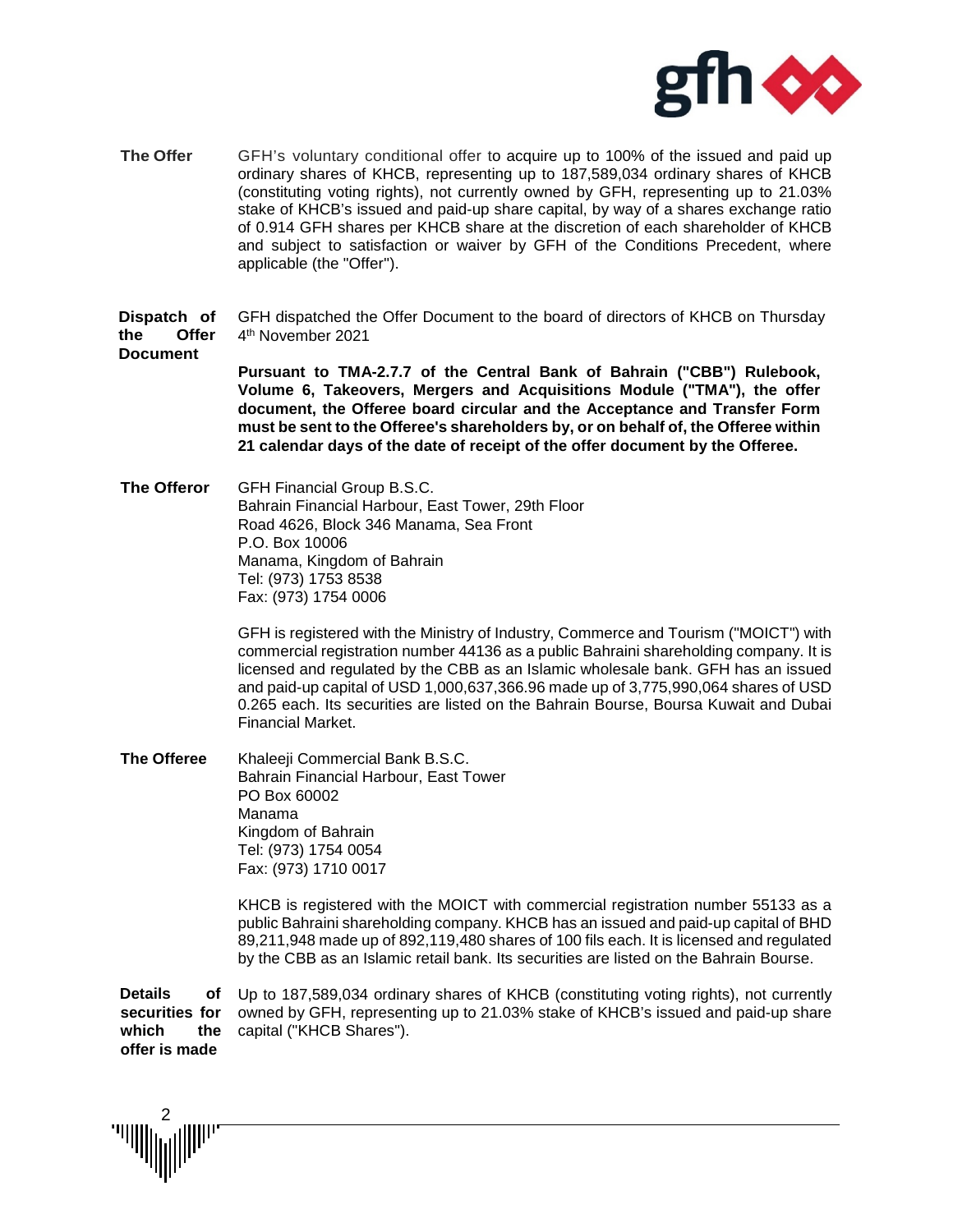

**Consideration for the**  0.914 GFH shares per KHCB Share. **Offer** The consideration for the offer is shares in the Offeror at a share exchange ratio of

**Rights of the GFH Shares** Share Ranking: GFH Shares shall rank pari passu with the existing ordinary shares of GFH.

> Dividend Rights: Provided that the Offer becomes unconditional after the fulfilment of the Conditions Precedent, KHCB Shareholders who accept the Share Exchange Offer at the discretion of each KHCB Shareholder will be entitled to any dividends declared by GFH pertaining to the financial year ending 31<sup>st</sup> December 2021, and for subsequent financial years on a pari passu basis with other holders of shares in GFH.

> Voting, Capital Distributions and Liquidation Rights: Holders of the GFH Shares will enjoy all the rights and obligations of the existing shareholders of GFH, including but not limited to, participation and voting in shareholders general assembly meetings and participation on a pari passu basis in any distributions or other returns of capital whether on a liquidation or otherwise.

- **Conditions Precedent** The implementation of the offer will be subject to the fulfilment, or waiver by GFH where applicable, of the following conditions precedent. For the avoidance of doubt, the offer shall not become unconditional unless the below 4 conditions precedent are fulfilled, or waived by GFH, where applicable:
	- 1. Acceptances are received from KHCB's shareholders in respect of at least 168,830,131 KHCB Shares representing 18.93% of the entire issued share capital of KHCB, which would result in total ownership by GFH of at least 87.98% of the total issued share capital of KHCB, represented by 784,887,418 shares of KHCB.
	- 2. Receipt of all regulatory and statutory approvals in connection with the offer.
	- 3. Availability of treasury shares required for the settlement.
	- 4. KHCB does not undertake any of the following from the date of the firm intention until the expiration of the Offer Period:
		- a. issue any shares and /or distribute cash dividends;
		- b. create, issue or grant, or permit the creation, issue or grant of, any convertible securities, options or warrants in respect of the shares of KHCB;
		- c. other than in the normal course of business, sell, dispose of or acquire assets without a written consent of GFH;
		- d. enter into contracts, including service contracts, other than in the ordinary course of business, including contracts or actions which may give rise to any contingent liability;
		- e. cause KHCB or any subsidiary or associate of KHCB to purchase or redeem any shares in KHCB or provide financial assistance for any such purchase;

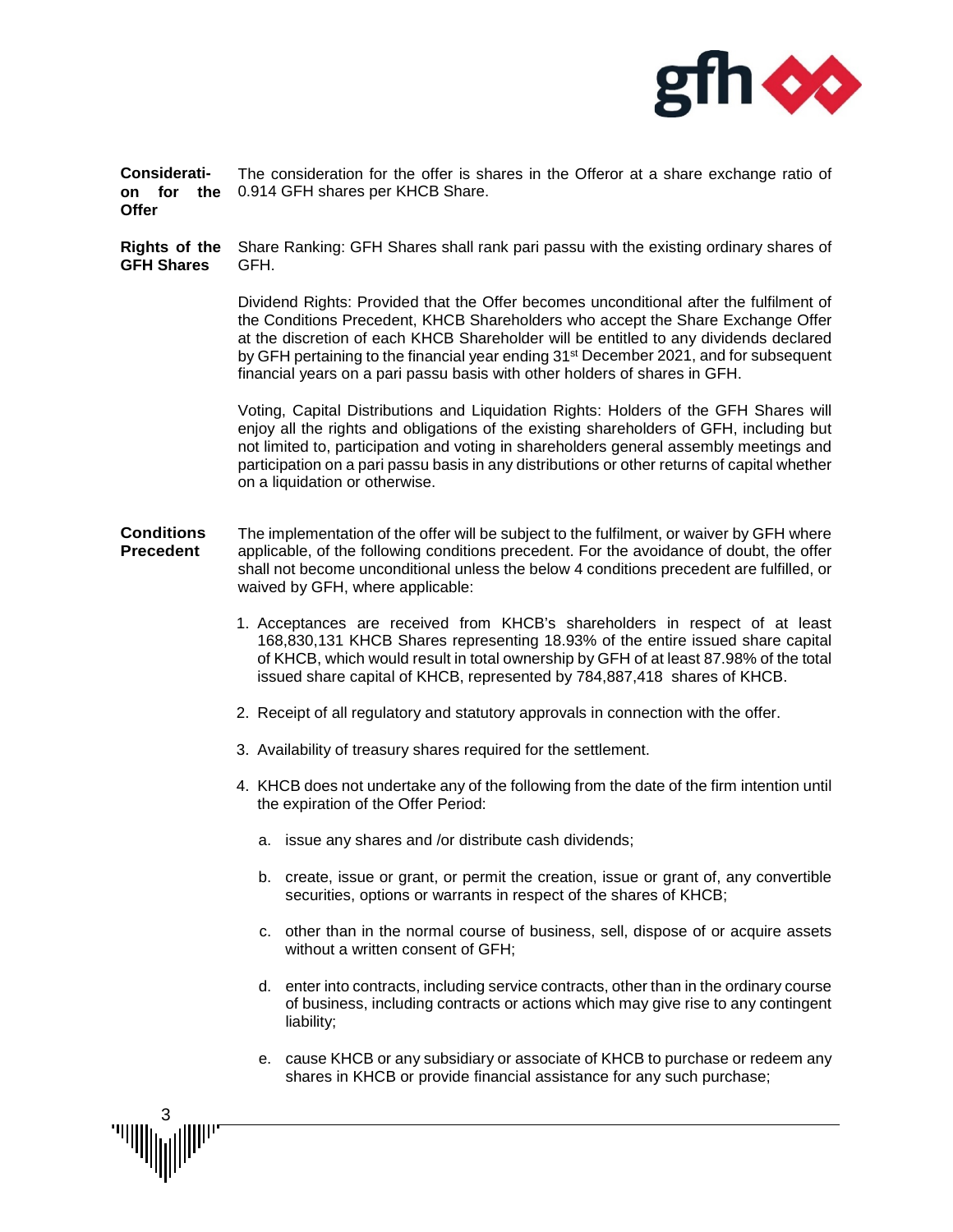

- f. acquire any company, partnership, other business organization or division thereof, or enter into any joint venture, or strategic alliance;
- g. enter into any commitment, agreement or arrangement for assumption of third party financing or bank debt or any other loan or debt, nor obtain or procure any such financing for KHCB;
- h. make any changes in the memorandum and articles of association or nature of bank licence or registered address of KHCB;
- i. amend, waive, modify or consent to the termination of any contract or the KHCB's rights thereunder other than in the ordinary course of business consistent with past practice;
- j. enter into any contract which is not in the ordinary course of business with any related party;
- k. enter into any formal or informal agreement, or otherwise make a commitment to do any of the foregoing; or
- l. carry out any actions prohibited by the TMA Module.

Shareholders and/or potential investors of KHCB should note that the offer shall be subject to the satisfaction or waiver (where applicable) of the conditions and conditional upon, the offer becoming or being declared unconditional in all respects. Accordingly, the offer may or may not become unconditional. Shareholders and/or potential investors of KHCB should therefore exercise caution when dealing in the securities of KHCB. Persons who are in doubt as to the action they should take should consult their licensed brokers, dealers, solicitors, professional accountants or other professional advisors.

**Offer expected timeline and key dates** The keydates fortheOfferwill be determinedin accordancewith the CBB's regulations and, in particular, the TMA Module. Certain of the key dates are to be determined by reference to dates which are not, as at the date of this Offer Document, possible to determine because, for example, they are linked to the date the board of directors of KHCB publishes its Offeree Board Circular in accordance with the TMA or because they relate to the date upon which conditions to the Offer are satisfied or waived. In such case, these dates are referenced as "To be announced" in the table below and announcements will be made in accordance with the CBB regulations to the KHCB Shareholders as these dates are determined.

| Date of Pre-conditional Voluntary 15 <sup>th</sup> September 2021<br>Offer |                               |  |
|----------------------------------------------------------------------------|-------------------------------|--|
| Date of Firm Intention                                                     | 14 <sup>th</sup> October 2021 |  |
| Date for convening OGM of Offeror                                          | 14 <sup>th</sup> October 2021 |  |
| Last Practicable Date                                                      | 3rd November 2021             |  |
| Date of this Offer Document                                                | 4 <sup>th</sup> November 2021 |  |

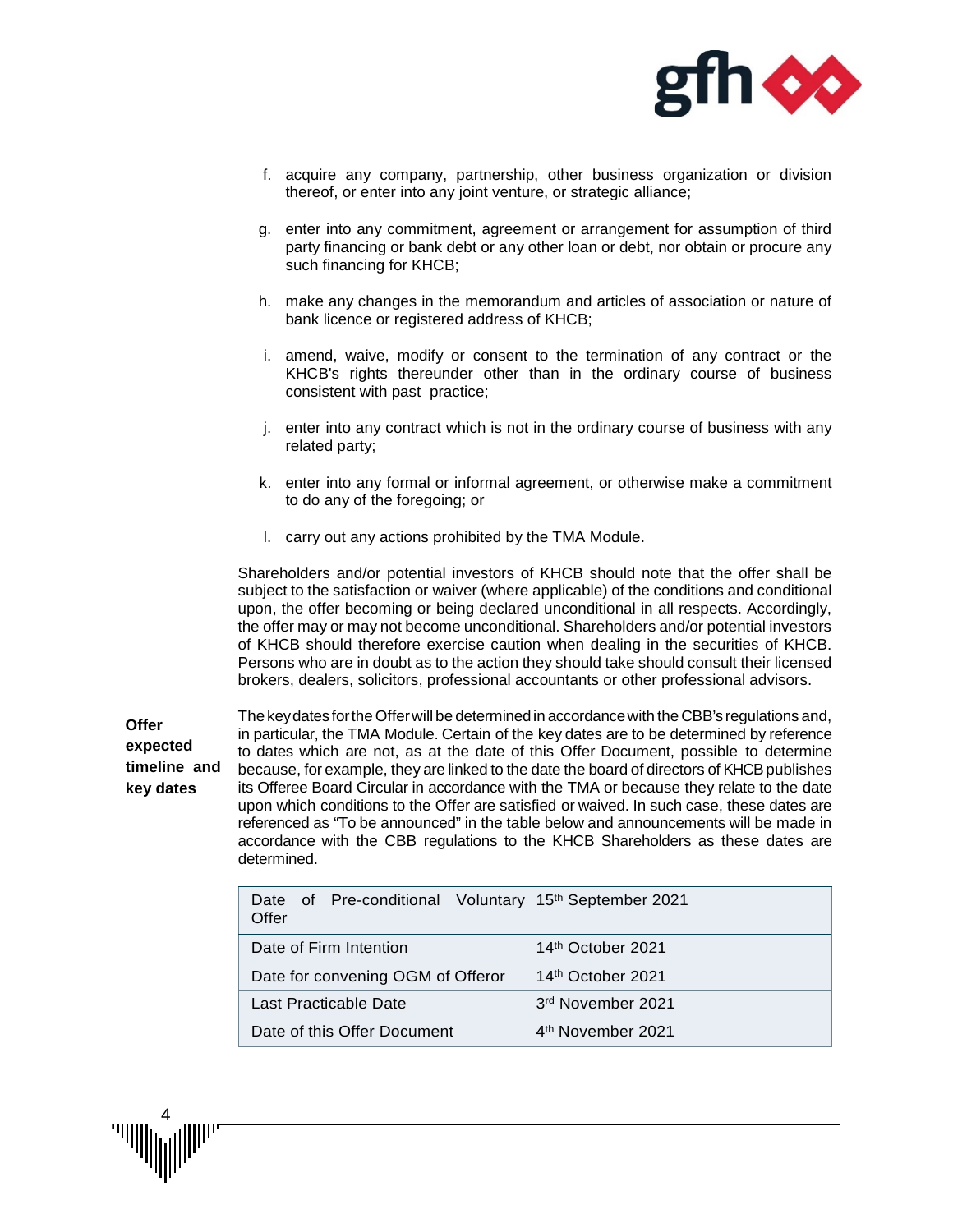

| Latest date for posting of the Offeree<br><b>Board Circular</b>                      | 25th November 2021. Under TMA 2.7.7,<br>KHCB must send to all its shareholders<br>within a maximum period of twenty-one<br>(21) calendar days from the receiving date<br>of this Offer Document, the Offeree Board<br>Circular. The CBB's consent is required if<br>the Offeree Board Circular may not be<br>posted within this period                                                    |
|--------------------------------------------------------------------------------------|-------------------------------------------------------------------------------------------------------------------------------------------------------------------------------------------------------------------------------------------------------------------------------------------------------------------------------------------------------------------------------------------|
| <b>Last Trading Date</b>                                                             | To be announced, being the date two (2)<br>Business Days prior to the Offer Opening<br>Date                                                                                                                                                                                                                                                                                               |
| Suspension of Trading Date for KHCB<br><b>Shares</b>                                 | To be announced, being the date one (1)<br>Business Day prior to the Offer Opening<br>Date                                                                                                                                                                                                                                                                                                |
| <b>Offer Opening Date</b>                                                            | To be announced                                                                                                                                                                                                                                                                                                                                                                           |
| Initial Offer Closing Date                                                           | To be announced, being the date which is<br>fifteen (15) calendar days from the Offer<br>Opening Date, subject to extension and<br>subject to the Final Closing Date                                                                                                                                                                                                                      |
| <b>Final Closing Date</b>                                                            | To be announced, being the Initial Offer<br>Closing Date, or fifteen (15) calendar days<br>from the date the Offer is revised or<br>unconditional<br>in<br>all<br>announced<br>as<br>respects, whichever is later. This is to be<br>announced if the date differs from the<br>Initial Offer Closing Date                                                                                  |
| Last date upon which the Offer can<br>be declared unconditional as to<br>Acceptances | 3rd January 2022                                                                                                                                                                                                                                                                                                                                                                          |
| <b>Right to withdraw Date</b>                                                        | To be announced, being an acceptor will<br>be entitled to withdraw his acceptance<br>after 14 days from the Initial Closing Date<br>of the Offer, if the Offer has not become<br>unconditional as to acceptances by that<br>date. Such entitlement to withdraw will be<br>exercisable until the Unconditional as to<br>Acceptances Date and subject to relevant<br>provisions of the TMA. |
| Announcement of Results of the Offer<br>Date                                         | To be announced, being one (1) Business<br>Day after the Final Closing Date                                                                                                                                                                                                                                                                                                               |
| <b>Settlement Date</b>                                                               | To be announced - within seven (7)<br>calendar days from the Final Closing<br>Date.                                                                                                                                                                                                                                                                                                       |

 $\begin{picture}(20,10) \put(0,0){\line(1,0){10}} \put(15,0){\line(1,0){10}} \put(15,0){\line(1,0){10}} \put(15,0){\line(1,0){10}} \put(15,0){\line(1,0){10}} \put(15,0){\line(1,0){10}} \put(15,0){\line(1,0){10}} \put(15,0){\line(1,0){10}} \put(15,0){\line(1,0){10}} \put(15,0){\line(1,0){10}} \put(15,0){\line(1,0){10}} \put(15,0){\line(1$